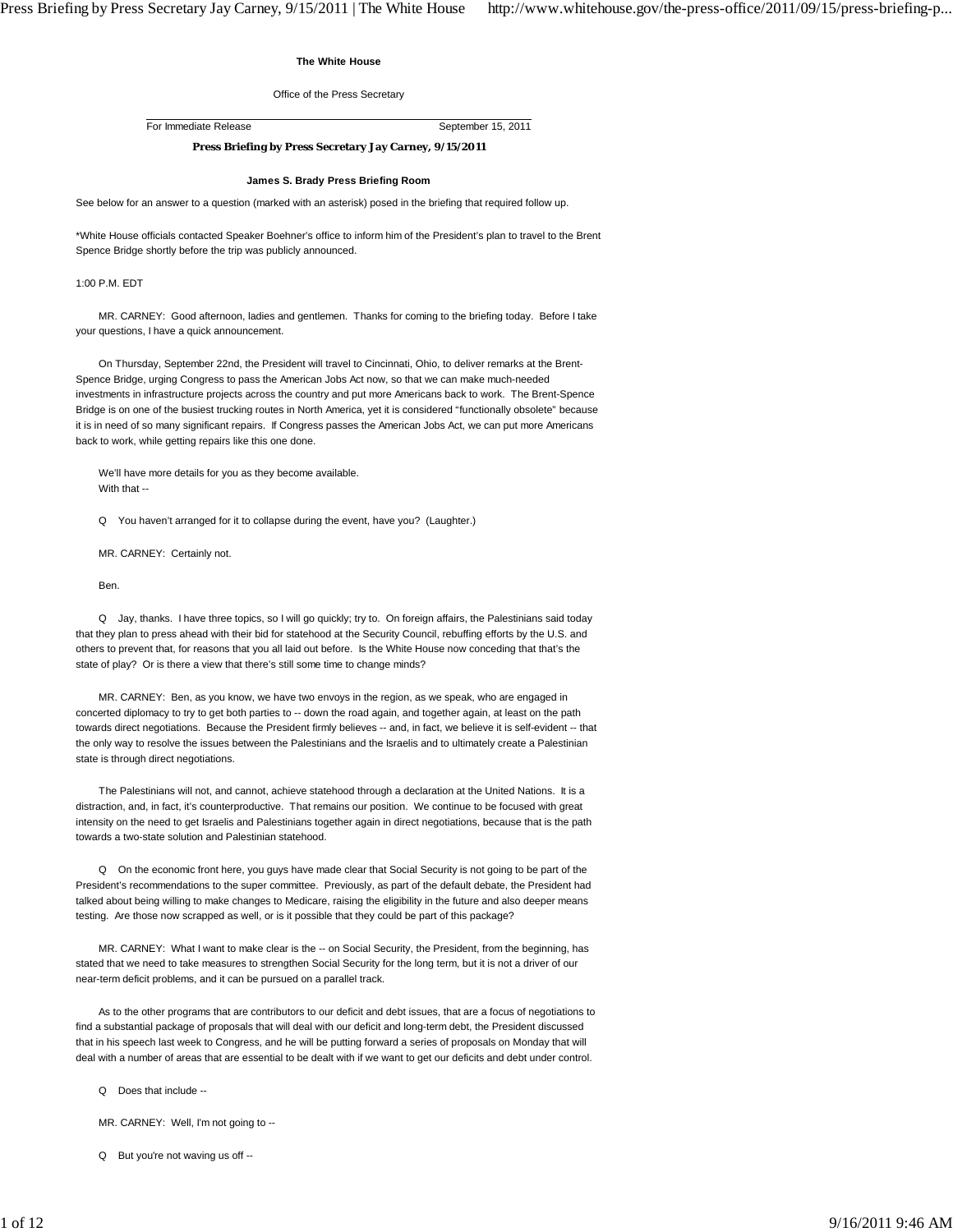MR. CARNEY: -- negotiate a way -- I mean, I'm not going to discuss the details of that proposal. I'll let the President do that on Monday. The point is -- the distinction here is that Social Security we have never seen as a driving factor in terms of our near-term deficit problems. And that's why it is separate from the other entitlement programs and other issues that are a part of that, including spending through our tax code.

 Q I had one question for you on Solyndra. I know you've talked about how the White House is cooperating with investigations, and yesterday you took questions about it and said it was a matter of scheduling. But I guess my question is perhaps bigger picture -- is the President at all chagrined or embarrassed by this? I mean, this is something of a mess here, regardless of the cooperation with the investigation. What are his personal feelings about this story?

 MR. CARNEY: The President is absolutely committed to the idea that the United States must compete in the cutting-edge technologies of the 21st century. We have a choice to make as a nation -- because we will be buying renewable energy products, whether it's wind, biofuel, solar, advanced battery technology -- we're going to be buying that stuff. Do we want to buy it with a stamp on it that says, "Made in America," or are we going to buy it from the Chinese or from other countries?

 We have to be aggressive in competing in the global economy. And high-tech, clean-energy industries are going to be key to winning this century economically. So he is absolutely committed to doing that.

 The necessity of doing that, the necessity of having the federal government involved in that, was seen even by the previous administration. What we did is increase our commitment through the Recovery Act to that same goal, because it is just indisputable, if you look at what other nations are doing -- the nations that are likely to be most competitive economically in the 21st century -- even with the investments we're making and committed to make are, in the case of the Chinese, investing twice what we are in this. So we will not cede those industries to our global competitors.

Q Does he agree that legitimate questions are being raised, or does he think this is politics?

MR. CARNEY: Well, I haven't -- I think there's always an element of politics in these things. I haven't discussed with him this particular issue, but I know his commitment to clean-energy technologies, cutting-edge technologies, the need for the United States to compete, the fact that if we do, we will, as with the advanced battery industry, quickly move up and get a bigger and bigger share of the marketplace.

We're on track to go from just a 2 percent slice of the advanced battery market to a 40 percent slice by 2015. We're on track to double our renewable energy production by 2012. These are important achievements that will ensure that the United States is a global economic power -- a dominant global economic power in the 21st century.

 Q So with Social Security reform excluded from the package of recommendations the President will be making to the deficit panel next week, is it still possible in the administration's -- in the President's view, to get to the \$3 trillion or more savings? Is that still a goal, the grand bargain?

 MR. CARNEY: The goal is to do substantial deficit reduction and debt control. I'm not going to throw out numbers about what that figure will look like because I don't think it's a good idea to have everything my President - this President wants to say on Monday out before he says it.

 So I will leave it to the President on Monday to give you the details. And he will do that with a broad array of proposals that he believes the Congress and the committee could use to substantially reduce our deficit and debt.

 Q And you mentioned the two U.S. envoys who are in the Middle East now holding meetings, Hale and Ross. Can you give us a sense of what, if any, progress has been made in these meetings they've had with both sides, and are they looking at fallback options that would counter the Palestinians' intent on taking their statehood bid to the United Nations?

 MR. CARNEY: It wouldn't be productive or helpful for me to give you a status update of diplomatic efforts that are ongoing, so I'm not going to do that. I just can assure you that we are focused on, as we have been from the beginning, on the need for direct negotiations between the Israelis and Palestinians because that's the only way for them to resolve the issues that remain unresolved and for them to reach a two-state solution.

 Q The President, Prime Minister Netanyahu, President Abbas will all be at the United Nations next week. Is there any thought being given to a meeting -- either bilaterals with the President, even a three-way meeting -- either in New York or in Washington?

 MR. CARNEY: I don't have an update on the schedule yet for the President's visit to the U.N. General Assembly next week. We will do that for you tomorrow, so I don't have specifics in terms of the various meetings, bilaterals as well as group meetings he might have.

 Q You say the only way the administration believes to resolve the Israeli-Palestinian situation is through direct negotiations and can't achieve statehood through the U.N. Can you explain why the administration thinks Palestinians should back down from their position, given that negotiations seemed stalled?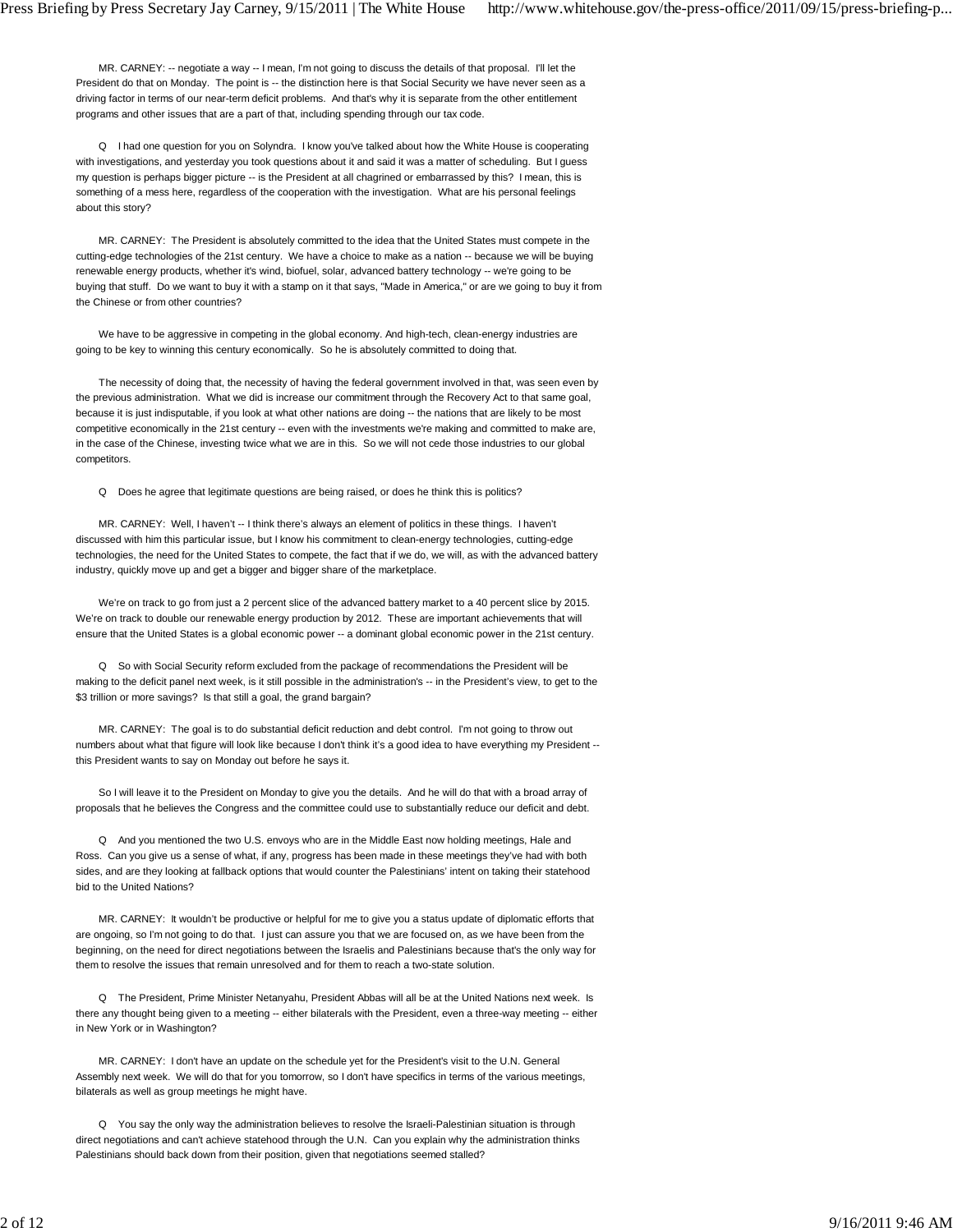MR. CARNEY: Because not only will they not achieve statehood through a declaration by the United Nations, the effort itself will be counterproductive to the goal, which is to return to direct negotiations between the two parties.

 Q Congressman Eliot Engel said that President Obama has a problem with Jewish voters in his Bronx, New York district. Why do you think -- or why does the administration think there's a perception problem?

 MR. CARNEY: Well, I would disagree with that. I don't know about the congressman's district itself. I think as recently as last week or the week before, the Prime Minister of Israel made an incredibly strong statement about the remarkable commitment, unshakeable commitment, that this President has to Israel's security, and the unprecedented assistance that this President has provided Israel. Both -- he has said this when I was with the Vice President in Israel and visiting with the Prime Minister, with regards to our overall -- this administration's overall efforts and commitment to Israeli security, and he said it again just in recent days with regard to President Obama's specific assistance to the Prime Minister of late.

 So this President's absolute commitment to Israel's security is, I think, demonstrated and unshakeable. The fact is that he is committed to the process of trying to get the two parties to negotiate, get the two parties to go back to direct talks, because he believes it's in the interest of Israel and in the interests of the Palestinian people for them to reach peace in a way that ensures Israel's security and allows them to resolve their issues. That, in the end, will ensure that the Jewish state of Israel survives and prospers.

Q Is the administration concerned that you've let it get to this point, that we're on the cusp of UNGA and they may be facing a statehood vote?

 MR. CARNEY: Well, we've been talking about this off and on for weeks and months that -- if this problem were not complex and difficult it would have been solved a long time ago. Many administrations have made significant efforts to deal with it. And we are completely focused on it, committed to it. And we are convinced that the only way that Israelis and Palestinians can reach the goal that they share is through direct negotiations. So we will keep on that.

Jake.

 Q The House subcommittee has looked into the Solyndra matter to a degree. I'm just wondering, is it normal for the White House to show such interest in a Department of Energy loan? Is that a regular --1637

MR. CARNEY: I'm not sure what -- you're referring to the --

Q All the emails back and forth --

 MR. CARNEY: The emails, as have been amply demonstrated because we provided them as part of our cooperation, had to do with trying to schedule whether or not the Vice President was going to make an announcement. And it was a scheduling issue. That was the focus of the White House's interest in this.

Q Well, I mean -- okay, I understand that. But it does seem like the White House --

 MR. CARNEY: If you're asking me is the White House interested in the overall program and making investments --

 Q Well, is it normal, is it standard operating procedure for the White House to get so involved in a loan that the Department of Energy is --

 MR. CARNEY: Well, I have to correct you because there's no evidence that the White House was involved in the loan. This was the White House involved -- because they weren't. The White House was involved in trying to find out when a decision would be made so they could make -- staff here could make a decision about the Vice President having an event.

 And, yes, as you know, and anybody who travels with us or understands the sort of complexity of scheduling White House events involving the two principals, the President and the Vice President, that process engages a lot of people and there's just a whole series of decisions that have to be made regarding scheduling, whatever the nature of the event.

 Q Just a few days before the loan was approved, the chief investor, George Kaiser met with Rouse, Jarrett, and Goolsby. The White House has said that they think that meeting was largely about some of his charitable work. Have you determined what entirely the meeting was about and whether or not the loan was brought up or discussed?

 MR. CARNEY: I would point you simply to what George Kaiser himself has said, that he did not lobby or discuss -- he did not lobby administration officials with regard to this, with Solyndra. He was involved in a lot of charitable efforts and it's our understanding that, while we haven't looked into every meeting that he might have had here, that that was the focus of his conversations, generally speaking, at the White House.

Do you reject the suggestion that the emails seem to imply that the visit by the Vice President which I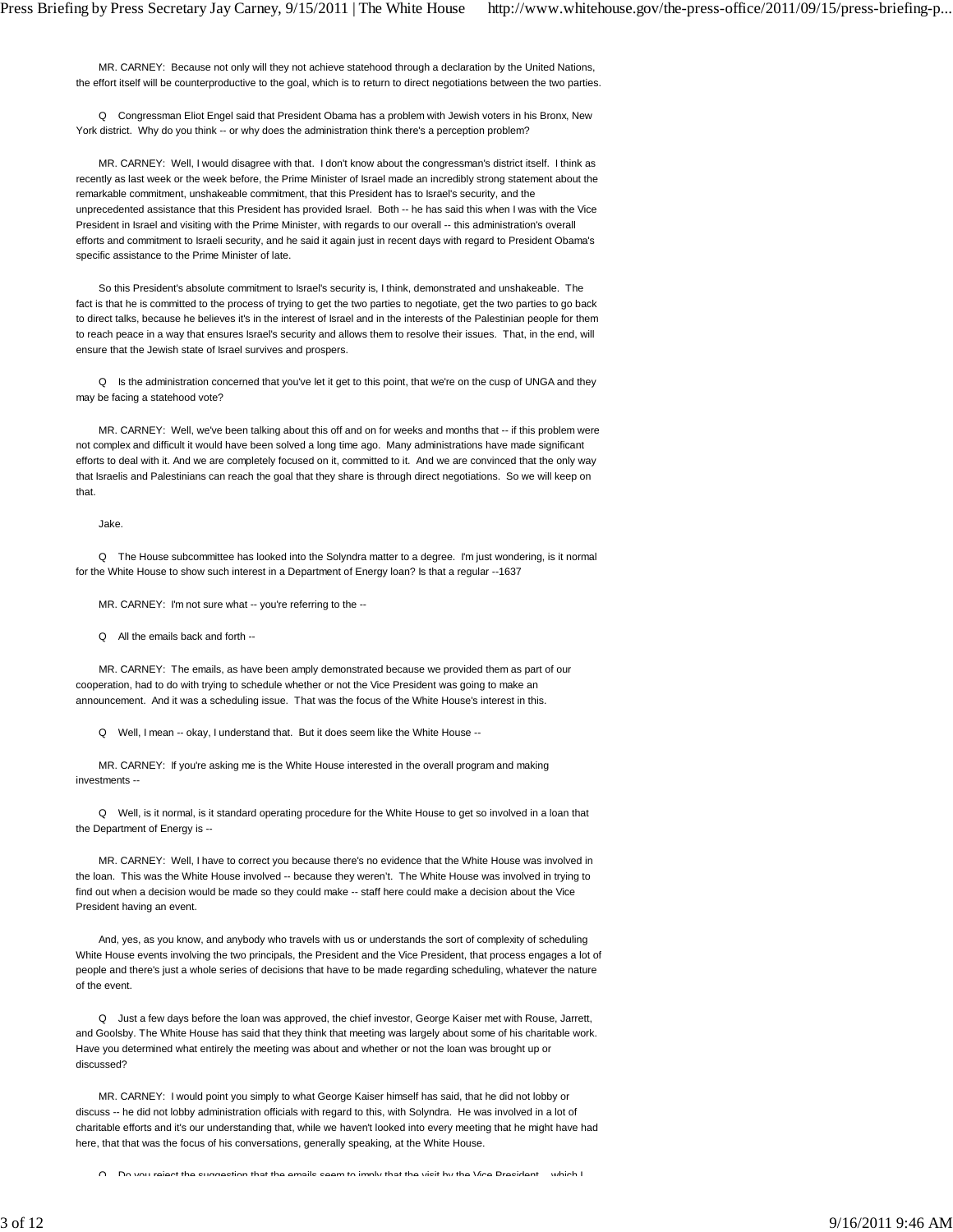Q Do you reject the suggestion that the emails seem to imply that the visit by the Vice President -- which I guess ultimately was a satellite visit and not an in-person visit -- but that that played a role in whether or not the loan was approved? You have an OMB official saying that the announcement should be postponed -- "this is the first loan guarantee; we should have four of you with all hands on deck to make sure we get it right" -- but the announcement was not postponed.

 MR. CARNEY: Well, again, if you look at the emails, the issue that involved the Vice President having this event did not drive the loan process. The loan was made -- the loan guarantee was made on a merit-based -- as a result of a merit-based process by career professionals over at the DOE. The same process has been used, has been in place for all of these investments.

Q So it did not -- it did not play a role?

MR. CARNEY: Correct.

 Q Okay. And then, lastly, on the jobs plan, the Speaker's office says there has not been any outreach to them, even though -- from the White House on the jobs bill, even though last week they requested a meeting. Is that true? And, if so, why hasn't there been?

 MR. CARNEY: Well, first of all, the President spoke a week ago. There will be ample time going forward for continued consultations with leadership and rank-and-file members of Congress as Congress takes up the American Jobs Act and hopefully passes it, so that we can do the things we need to do to grow the economy and create jobs. I don't have any specific --

Q He said "pass this bill now" more than a hundred times in the last week --

MR. CARNEY: Yes. Well, that's because it's so urgent. He is reflecting --

Q Not urgent enough to call the Speaker, though.

 MR. CARNEY: He is reflecting the urgency that the American people feel. And there will be, I'm sure, conversations between the White House and the leadership about this as we progress. But what we have -- what you know about how Congress works and how Washington works is you need to keep people focused on the task at hand -- because there's so many other issues that can distract attention from the main, which, in this case, are the things we need to do to grow the economy and create jobs. And I'm sure the President will be, and members of his staff will be engaged very directly with Democrats and Republicans in the House and the Senate as this process moves forward.

Q Don't you think he should call the Speaker before he reaches, say, 200?

 MR. CARNEY: I didn't know you were working for the Speaker on his scheduling. The fact is -- he will talk to the Speaker, but it is -- the President has put forward a detailed piece of legislation. The elements of that plan are very clear. The Congress can and should act on it very quickly. It's not complicated. The proposals are very simple. And they reflect -- they are the kinds of proposals that have gained bipartisan support in the past. So it's not --

 Q I understand -- this is your thing now that when a reporter asks a question you impugn whether or not they have a political motive. But if the President --

MR. CARNEY: No, no, no, no, no. And I apologize. I simply meant --

 Q The President goes out there -- the President goes out there and says 100 times, "Pass this bill." I'm asking has he called the man in charge of passing the bill in the House? It seems like a reasonable question --

MR. CARNEY: The President --

Q -- and not one that is Republican-motivated.

 MR. CARNEY: Jake, the President spoke with the Speaker on the day that he delivered his speech. I'm sure they will be speaking many times in the coming weeks and months about this and many other issues. It doesn't --

Q But he doesn't want it passed in weeks and months. He wants it passed now.

MR. CARNEY: He does. And it doesn't require --

Q And he still hasn't called the Speaker.

 MR. CARNEY: Congress doesn't need a phone call from the President to vote on legislation. That's a myth. I mean, you know that this is -- going back to these questions, the insistence about why isn't he meeting with the Speaker beforehand, when I hadn't noticed anybody asking Republican leaders why they hadn't invited administration officials or the President in to negotiate the details of the Ryan budget, or to negotiate any of the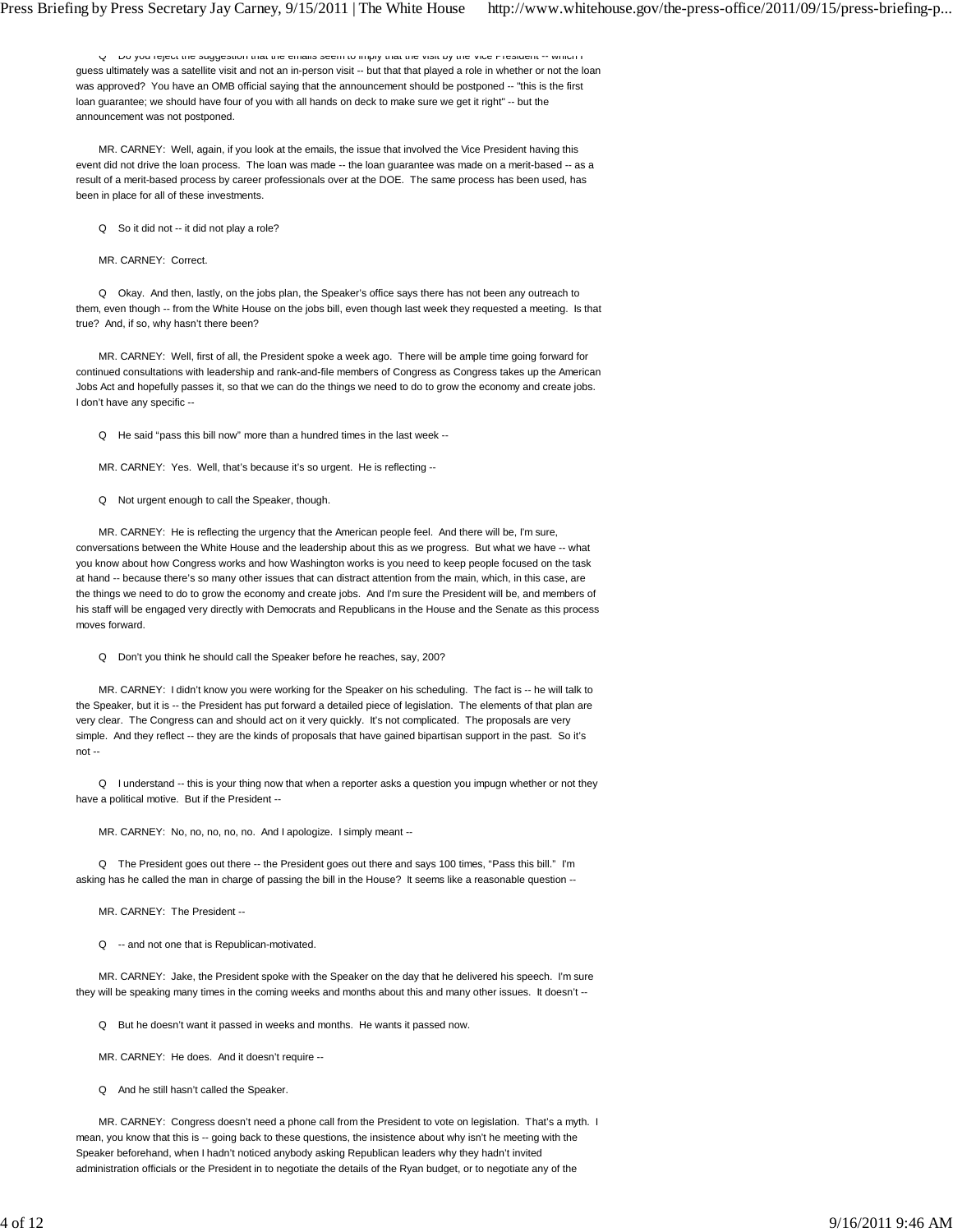Republican proposals that they've put forward.

 We put forward our plan. It should be debated, and, we hope, voted on in the House and the Senate, and turned into law. Because that's what the American people want. They want Congress to take action. And we welcome -- as the Speaker has said about considering the ideas the President has put forward in the American Jobs Act -- we welcome other ideas, other proposals. We will certainly -- we're looking for the answers that will get the economy growing and creating jobs. And we welcome Republican ideas; we welcome Democratic ideas. The President has put his ideas forward. They happen to be ideas that have traditionally enjoyed bipartisan support, and we hope and expect Congress will act on them.

Yes, Norah.

 Q The President says the jobs plan should be passed immediately. Does he have a sense that the Democrats in the Senate agree with him?

 MR. CARNEY: He has a sense -- and it's amply demonstrated by all the statements of support that have come out since the President spoke -- that Democrats broadly support the American Jobs Act, yes.

 Q And why are Gene Sperling and David Plouffe briefing the Democratic caucus today? Was that something previously scheduled, or has it been in response to some of the criticism that the White House has received from Democratic senators?

 MR. CARNEY: Members of the White House go up and brief senators and members of Congress, members of the House, all the time on our initiatives -- going to the exchange I just had with Jake. It's part of communicating with Congress about what action we hope they'll take, and why our priorities are what they are. So that's a normal part of the process.

 Q The reason I asked about whether the Democrats agree, I mean, you know Leader Reid has some other more immediate and pressing items that he's going to bring up. Senator Casey today --

 MR. CARNEY: Let's be clear about the fact that on transportation and FEMA, these are issues that have to be resolved within a matter of days so there's not an expiration of funding. So that's completely understandable.

#### But go ahead.

 Q Will you specifically address Senator Casey's criticism that people are skeptical of big pieces of legislation, so that his preference would be to break this up?

 MR. CARNEY: Well, I don't know about people being skeptical of big pieces of legislation. We have enormous regard for Senator Casey and if -- that may be the case. As I was just saying to Jake, the elements of this American Jobs Act are very clear. This is not a complex piece of legislation. They're pretty simple: Cut the payroll tax in half for all Americans who receive a paycheck. Cut it in half for small businesses, the employers' side, for those businesses up to -- 98 percent of all businesses up to \$5 million in payroll. Provide money to states that will allow them to rehire teachers. Launch initiatives that will speed up infrastructure projects, get construction workers back to work. An initiative to incentivize businesses to hire veterans -- so many of our returning heroes from Iraq and Afghanistan who fought bravely for this country who shouldn't have to be fighting to get a job.

 These are all -- this is pretty straightforward stuff. So we think it could be acted on in its entirety, and that's certainly what we would like to see happen. As I've said -- and let me make clear, because Congress gets to legislate, if they sent us one part of that -- funding for teachers, for example -- the President obviously would not veto that. He would sign it, and then he would say, okay, send me the rest. And that would be true if it came in two pieces or four pieces, or one -- if he got it all at once, then that would be. But that's our approach.

 Q Okay. Final question. You announced at the top of the briefing about the President's trip next Thursday - this bridge that is in Speaker Boehner's backyard. It also happens to go into Kentucky, the home state of the Republican leader in the Senate. I assume it was intentional to choose a bridge in the Speaker's district -- yes?

 MR. CARNEY: It's a bridge that's in great need of repair. It's a bridge that's relatively easy to get to from Washington. It's a bridge that goes between --

Q Why that bridge?

MR. CARNEY: Well, first of all, I think the President made a reference to it before --

Q And why the Speaker's district?

MR. CARNEY: -- and I think it's a good way to highlight the urgent need. When you have a bridge that's described as "functionally obsolete," it's pretty clear that this bridge could benefit from a little repair and renovation. So I think that bridge because I think it helps highlight the urgent need in this country for us to improve our infrastructure.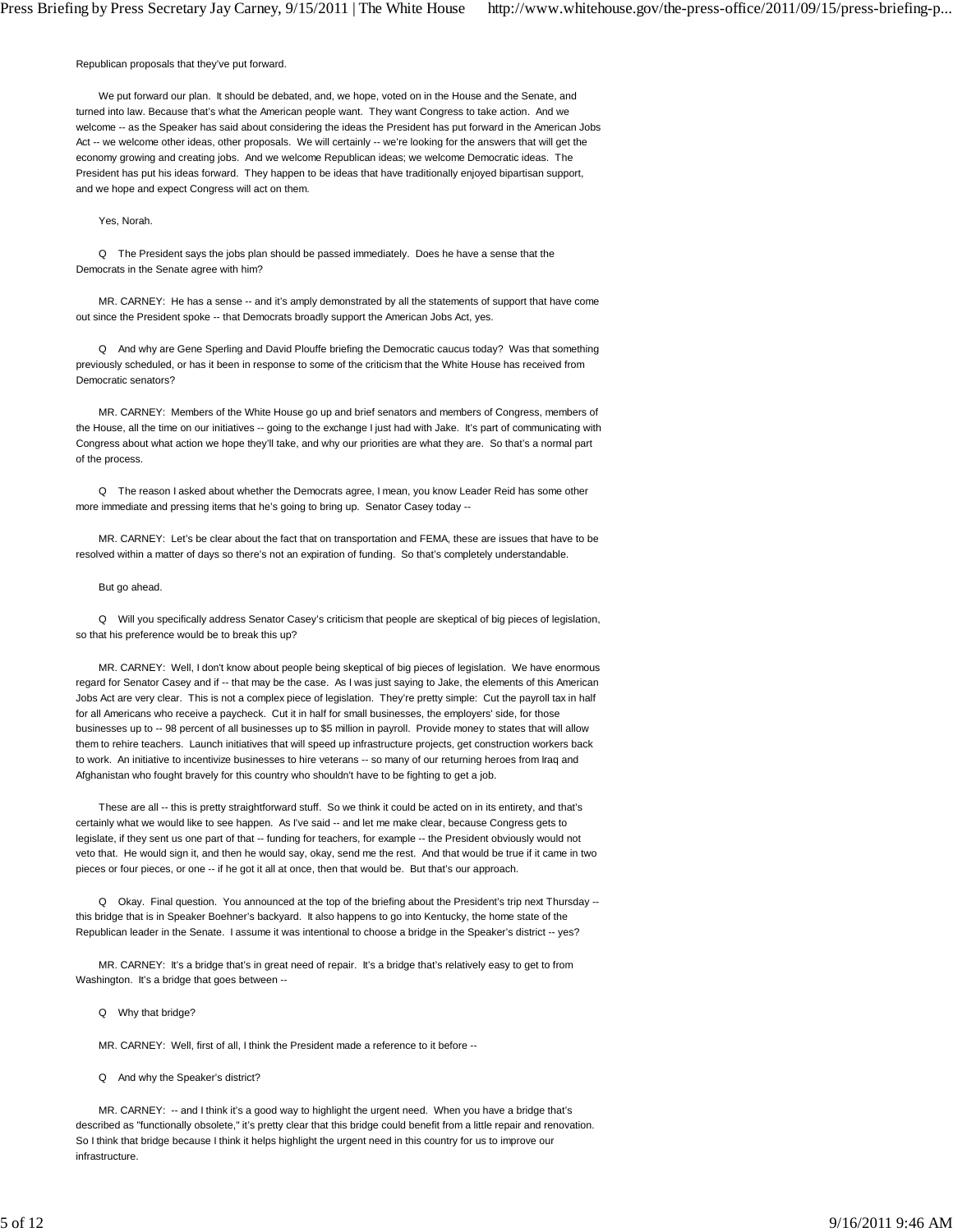Q Did the Speaker thank you for helping to fix this bridge?

 MR. CARNEY: Well, we haven't helped him fix it yet. We hope that he, together with us, will take action to help us fix it, to help the construction workers go and fix it. And this is just -- we're trying to highlight an urgent need here, and we certainly think this is a good way to do it.

 The President yesterday focused on -- in North Carolina, focused on the provisions within the American Jobs Act that help small businesses grow and hire. He went -- before that, he focused on the assistance the American Jobs Act gives to renovate schools, repair schools, modernize schools, hire back teachers. Now we want to draw some attention to the element of the American Jobs Act that focuses on the need to repair our infrastructure.

 Q Jay, the Solyndra bankruptcy and loan guarantee really dominated the Senate hearing today, involving three Department of Energy nominees who probably won't even be confirmed before 15 other loans have to be acted on by the end of the month. Is there any urgency, A, to review or to get those loans passed? Senator Murkowski says the bankruptcy calls into question past and future loan guarantees. Are you relooking at those loans, or is there an urgency to get them done before the spending --

 MR. CARNEY: There is a merit-based process by which these applications for loan guarantees are reviewed and either rejected or approved, or sent back for further -- requesting further information. That process is ongoing. And as I said, the President remains absolutely committed to the program and to the idea that we cannot cede these industries to our competitors globally. That's not an option -- as I see it, and as the President sees it, most importantly.

Q Are you looking at the process itself?

 MR. CARNEY: I think the process -- again, the process itself is merit-based, done by career employees at the Department of Energy, and that process continues. It's a -- my understanding is it's a rigorous process, and has been and will be.

 Q So the Solyndra bankruptcy doesn't raise questions about the process to you -- it's just Solyndra went belly up?

MR. CARNEY: Look, again, I would refer you to the Department of --

Q Bad luck?

 MR. CARNEY: I would refer you to the Department of Energy about the specifics of the process that -- of the review that leads to these loan guarantees being issued.

 I would make clear, in terms of your last question, that the reason why fledgling, cutting-edge industries need this kind of assistance is because they can be high risk as well as high reward. We never thought, and the Department of Energy never thought, that every investment would succeed. But that is not a reason to simply throw up your hands and say, never mind, let's let the Chinese own this industry, this field -- or the Indians, or the Europeans -- and we'll just buy their products. That's not the way this administration, this President, views our economic needs for the 21st century.

 So the process needs to be rigorous. It needs to be merit-based. It will continue to be. The need to focus our energy and our -- the need to focus on these clean-energy technologies, these cutting-edge technologies remains as strong today as it was when the President took office.

 Q Senator Murkowski questions whether the government should be more focused on clean energy or cheap energy. Which would you say?

 MR. CARNEY: I think, as you know, the President's energy strategy is broad and inclusive. It includes taking measures to ensure that we can produce more oil and gas here at home. It includes nuclear energy. It includes renewables, biofuels, et cetera. It is an all-inclusive approach to growing our capacity to produce our own energy so that we do not rely on other countries for our energy security.

 That's the right approach. And his interest is in securing our energy future and doing it in a way that leads to industries being created and industries growing here in the United States, industries that hire people here in the United States and that have the benefit of improving our energy security.

 Q Did anybody at the White House, or the President call Speaker Boehner to let him know that you guys are going to be paying a friendly visit to his neighborhood next week?

MR. CARNEY: I have to take that question. I don't know.\*

 Q This is sort of -- it's going to be interpreted -- to follow on what was the earlier question -- as sort of a push-back, chin-music --

MR CARNEY I d'it this teach that the third that the third the third the third that the third the third the thi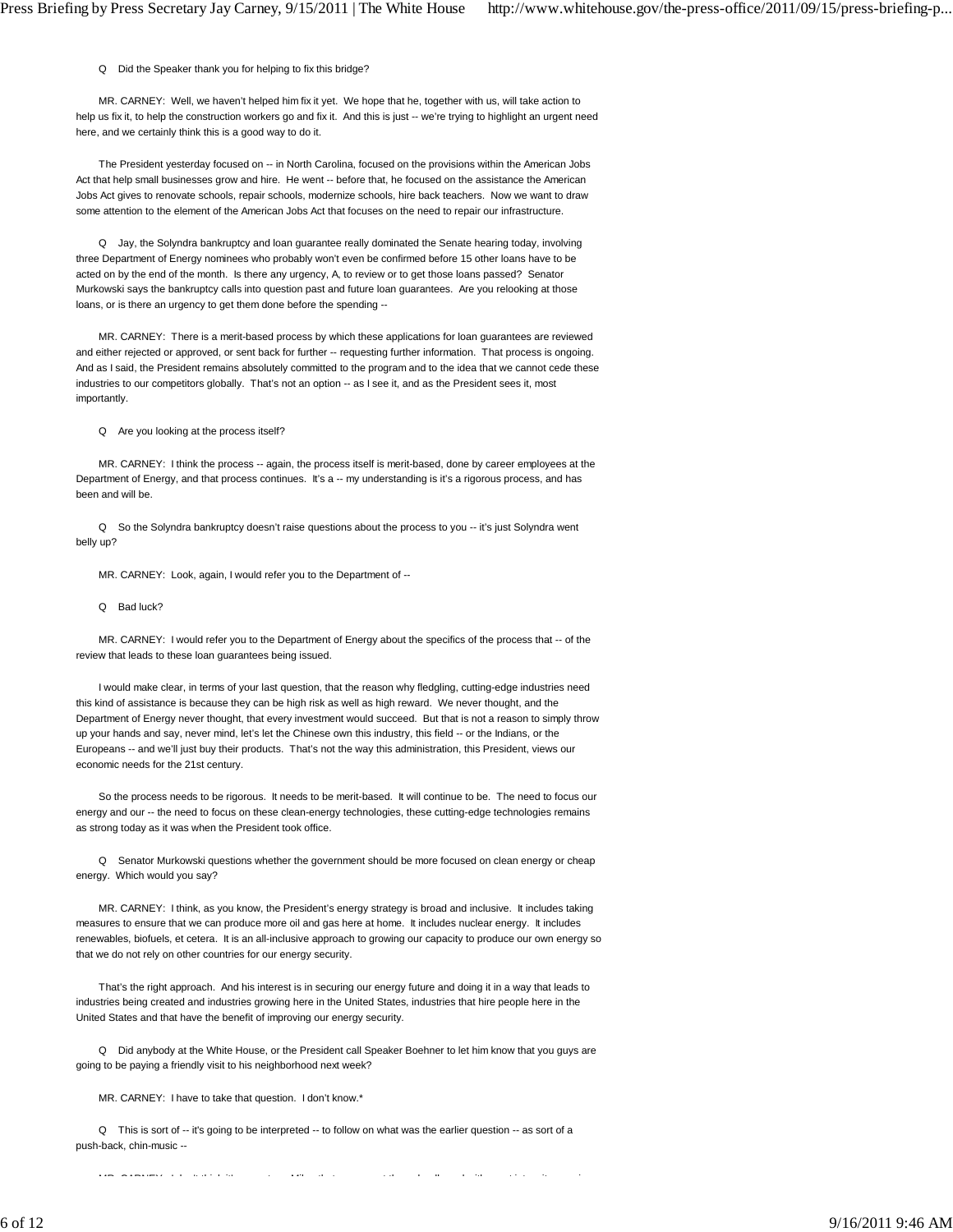MR. CARNEY: I don't think it's a mystery, Mike, that we are out there, loudly and with great intensity, arguing that we in Washington need to do the bidding of the American people and take action on the economy. So, yes, he's traveling, as he promised -- the President did in his speech to Congress -- across the country to highlight this urgent need, and to engage the American people in calling on their members of Congress, their senators, to pass the bill -- to take action to grow the economy, to take action to incentivize the private sector to hire more workers. This is the number-one priority of the American people, and it also happens to be the number-one priority of this President.

 So, if you're asking me if, by going to this bridge, are we hoping to draw some attention to this urgent need, the answer is, unequivocally, yes.

 Q Politics -- we haven't seen you on camera since the New York 9 race. The economy, obviously, isn't very good. That does not portend well for the President's own political prospects. The man who had coined the phrase, "It's the economy, stupid," for Democrats, the architect of a winning presidential campaign, says that the President should fire a lot of people now -- he had a number of other recommendations. Norah already referred to Senator Casey. There's also Senator Landrieu, Senator Manchin raising questions about the President's legislative strategy on jobs. Is the President concerned at all about his political prospects at this point?

 MR. CARNEY: Look, the President is focused on the things he needs to do as President, which, primarily -- as the top priority, is getting our economy going and creating jobs. The dual priority obviously is the security of the American people and Americans abroad, and our interests.

 The President firmly believes that the American people know that he is doing everything he can to grow the economy, doing everything he can to work with Congress to create jobs, and he will continue at that. He is a long way away from having -- from an election that doesn't take place for another 14 months. So his focus is not on his political standing or his standing in the polls. It's on the need to get Congress to focus, get Washington to focus, and take action on the economy and jobs.

 Because, as you point out, the American people are upset about the state of the economy and the state of unemployment, as they should be -- 9.1 percent is too high. They are also very upset at their accurate perception that this summer Washington not only didn't help, but hurt the economy, through the brinkmanship that we saw over the debt ceiling crisis. There is an absolute, measurable impact on confidence that that circus had on the economy -- on business confidence and consumer confidence. And that is a very unfortunate thing.

 Americans -- the vast majority of the American people who aren't political partisans on the far side of the spectrum, on either side, simply want their elected leaders to come together and take action for them. They don't care who wins the political games. They don't care who has the best line on a cable TV show. They just want their elected members of Congress, their President, to work together to get the economy going. That's what the President is focused on.

# Laura.

 Q On the U.N. General Assembly next week, would it be preferable for the Palestinians to bring their request to the General Assembly versus to the Security Council, as far as the U.S. is concerned?

 MR. CARNEY: Well, we don't know what the Palestinians are going to do, so I'm not going to express a preference beyond the thing we've made very clear, which we do not believe it is constructive or productive for the Palestinians to pursue a declaration of statehood through the United Nations because it will not achieve their goal for them. In fact, it is counterproductive, because -- this President has a very clear principle that both parties need to take steps that bring them closer to negotiations and closer to resolution. And he supports each party when they take those steps.

 Both parties need to refrain from taking steps and doing things -- pursuing things that bring -- move them further apart. And we believe that this is not constructive or productive.

 Q Going to the General Assembly is not exactly a declaration of statehood in the same way as going to the Security Council is. So I'm just wondering if you --

 MR. CARNEY: Well, I was referring to, obviously, the suggestion that they could pursue a declaration of statehood through the Security Council. Again, what they're going to do, I think we'll have to see. So I don't want to prejudge other things they might do. We would certainly -- as we've made clear, we certainly think they should not pursue a declaration of statehood.

 Q So the comments that you just made were all in reference to going to the Security Council for a declaration of statehood -- were not meant to apply to some other action through the General Assembly?

 MR. CARNEY: When I referred to declarations of statehood, that's correct. Broadly speaking, in a variety of arenas far from New York -- in fact, in the region -- whatever steps -- and we've been clear about this on both sides. We want the -- we want each country to take steps toward resolving their differences, toward a lasting and enduring peace that allows for the creation of a Palestinian state and a secure and Jewish state of Israel. So we're for those steps that bring them together; we're against those steps that move them further apart.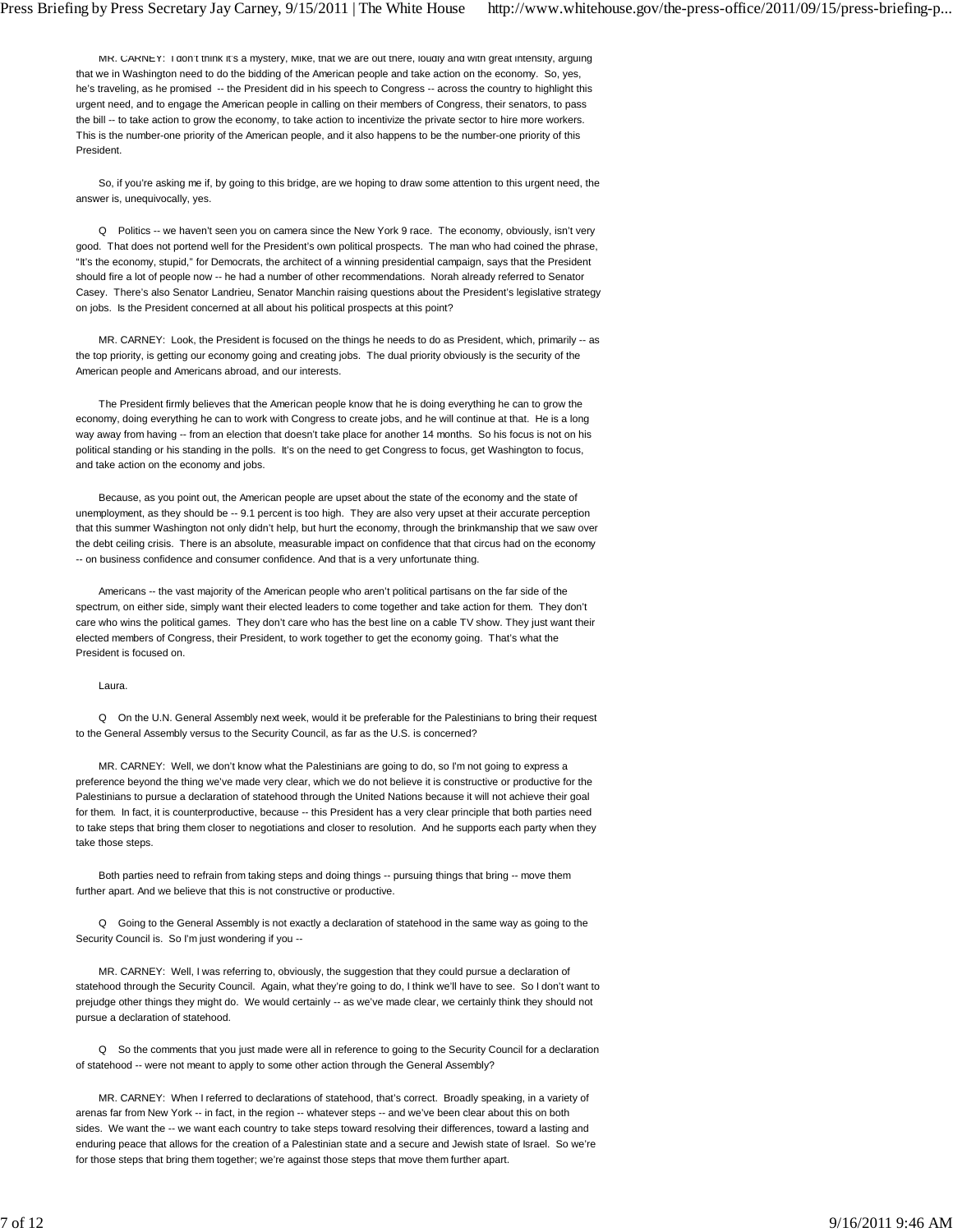Q Would going to the General Assembly be a step that pulls them further apart?

MR. CARNEY: I'm not going to get into speculating about what they may or may not do.

Q So you don't want to comment on that --

MR. CARNEY: Correct.

Q -- I'm not asking what they may or may not do. But you don't want to comment on that option at all, really, right now?

MR. CARNEY: Well, because it's pure speculation. Right?

Q Okay.

 Q Well, so is going to the Security Council is pure speculation, you could say, because they haven't done that either. But you made some very strong comments --

 MR. CARNEY: But I don't know what -- again -- speculate about what an alternative involving the General Assembly, what that would be.

Q -- observer status?

 MR. CARNEY: Going to the U.N. Security -- U.N. Security Council resolution to declare a state is pretty clear, and we're opposed to that.

Q Do you also oppose observer status?

 MR. CARNEY: I'm not getting into the details because we don't even know -- the Palestinians have made clear that they might do this at the Security Council. I'm not going to get into details about what they may or may not do outside of that.

 Q I have one other question on this topic, and that is -- so the President -- slightly different way of looking at this -- the President has taken, arguably, some pretty tough political risks on his own to try to be tough on Israel, to try to move this process forward in a way that you could argue should be helpful to the Palestinians.

 Is there any -- I'm talking about not related to this U.N. situation, but over the last two and half years. Is there any sense that the Palestinians are sort of not showing much appreciation for the President's efforts to condemn the settlements and to be tough on a close ally like Israel by essentially going -- potentially going in the face of the United States to take this action?

 MR. CARNEY: Look, we think that, again, each side needs to take constructive steps towards direct negotiations. Actions that make that harder are not helpful. Actions that make it easier we support. And that's been true -- the principle this President has applied since he took office and focused very early on, a lot of effort and attention to this problem.

So he believes it's in the interest of the Israeli people and the Palestinian people that they -- that a peace is reached, that allows for a secure Jewish state of Israel and a Palestinian state that can exercise true self-determination. It's in not just in the interests of those people; it's in the region's interest, it's in the United States' interest.

 Q What I was trying to say is, is the United States annoyed that the Palestinians are potentially doing this, given what the President has done for them?

MR. CARNEY: We're not -- this is not about feelings. It's about taking whatever actions we can, diplomatically, to help the process move forward, to help bring the Israelis and Palestinians to the negotiating table, into direct negotiations that will ultimately lead to a resolution that meets the objectives of both sides.

Yes, sir.

 Q Just want to clarify -- are you saying that the White House is satisfied with Senator Reid's timetable for bringing up a jobs bill when he says they might get to it next work period?

 MR. CARNEY: Well, we certainly hope and expect that Congress will act as soon as possible. We want this bill passed now. And by "now" we mean as soon as Congress can take it up and pass it.

In response to Norah's question, I simply am stating what is I think obvious to all of you, which is that there are some things that Congress needs to move very quickly on before expiration dates are reached in terms of the surface transportation bill and FEMA and other things. So we understand that. But we obviously are urging Congress to move quickly.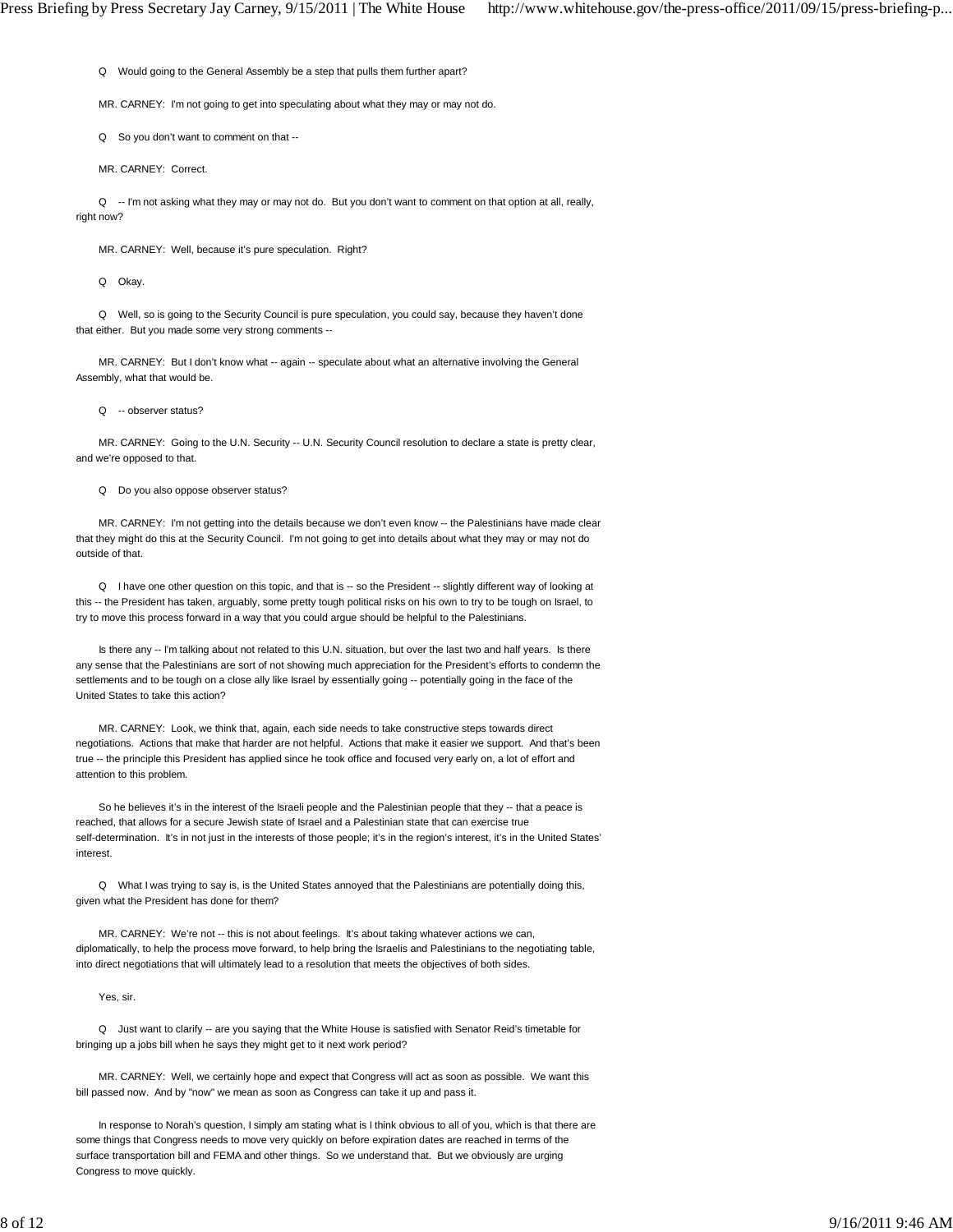g qy

 Q And also, in response to Norah, were you saying that it is accurate for us to say that the selection of the Brent-Spence Bridge is not a coincidence?

 MR. CARNEY: It's not a coincidence in that it's a bridge that is one we can get to and highlight from the White House on a day trip that absolutely illustrates the problem we have with infrastructure in this country -- roads, bridges, and other forms of infrastructure.

 Q Once the President unveils his recommendations to the super committee, to what extent will he be involved publicly in trying to push those specific measures? Will he be talking about it at events where he's also pushing the jobs bill?

 MR. CARNEY: That's a scheduling question that I don't have an answer to for you, if you're talking about in the weeks and months beyond Monday. He will continue to talk about it because it is part of his overall economic vision here, which he believes requires Washington to take action to address our short-term economic challenges, and that is represented by the American Jobs Act, and it also requires us to take action to address our medium- and long-term deficit and debt problems.

Q But as he talks about the American Jobs Act, he talks about specifics there. When he's -- once he unveils the super committee recommendations, will he talk about the specifics as he's out there also talking about the specifics of the American Jobs Act?

 MR. CARNEY: I think he will talk about it within the context of the need to get our economy going. And he believes that getting our deficits and debt under control are part of that, about a part of getting our foundation strong for future growth and future job creation. And he believes that our urgent task right now is to take measures that - including tax cuts and tax incentives, as well as infrastructure investment and putting teachers back to work -- that get the economy growing and people back to work in the near term.

 So both -- these are component parts of a broader economic vision. They happen to reflect the testimony of the director of the Congressional Budget Office. The other day when he was asked, what's the right recipe for economic policy right now, what do we need to do -- short term investments, tax cuts and spending to get our economy growing, to get people back to work; medium- and long-term efforts to get our deficits and debt under control. That's the President's approach as well.

 Q And just -- I want to see if you can react to something that Speaker Boehner said in his speech today. He said, "Tax increases I think are off the table, and I don't think they're a viable option for the joint committee." Do you have any response to that?

MR. CARNEY: Well, look, we will see what the joint committee does. The public overwhelmingly -overwhelmingly -- agrees with the President that to get our long-term fiscal house in order we need to approach it in a balanced way.

If the answer is the Ryan budget, we know what the -- how Americans feel about that. They do not believe that we need to end Medicare as we know it to get our deficits and debt under control -- because we don't. We think that -- I mean, these are about choices. These are about choices. We don't have unlimited resources. We're a great and powerful country with enormous resources, but they are not unlimited. And you have to make choices about do we provide tax breaks to the wealthiest Americans, who over the past 10 to 12 years have done far better than any other segment in society, or do we make sure that responsibility for solving this problem is shared and that we have a balanced approach? The President feels that we have to take a balanced approach. The American public feels the same way.

 I would simply note that the Speaker of the House made clear that in the negotiations he had with the President, he put, in his words, "revenues on the table." We believe revenues have to be on the table if we're going to solve our deficit and debt problems. We believe it; scores of prominent Republicans believe it; the members of the Gang of Six, the members of the Simpson-Bowles commission, Domenici-Rivlin commission. I mean, this is not -- again, these are not all that -- it's just not that hard, because there aren't that many options. You can't pull new stuff out of the sky. We know what the problems are in terms of our deficits and debt, and we know what the answers are.

 Q Just to follow up on that -- when the President proposed his job bill he did something new -- not necessarily unprecedented, but pretty unusual, which is he laid out the specific detailed piece of legislation. On Monday, when he sends up his recommendations, how specific is he going to be about entitlements, for instance? Or is he going to lay out broad principles?

 MR. CARNEY: I will simply cite the President's words back to you, which is he said he would put out detailed proposals. So he will.

Q And that means specifics on entitlements as well as tax reform?

MR. CARNEY: The whole thing will be specific proposals, to quote the President.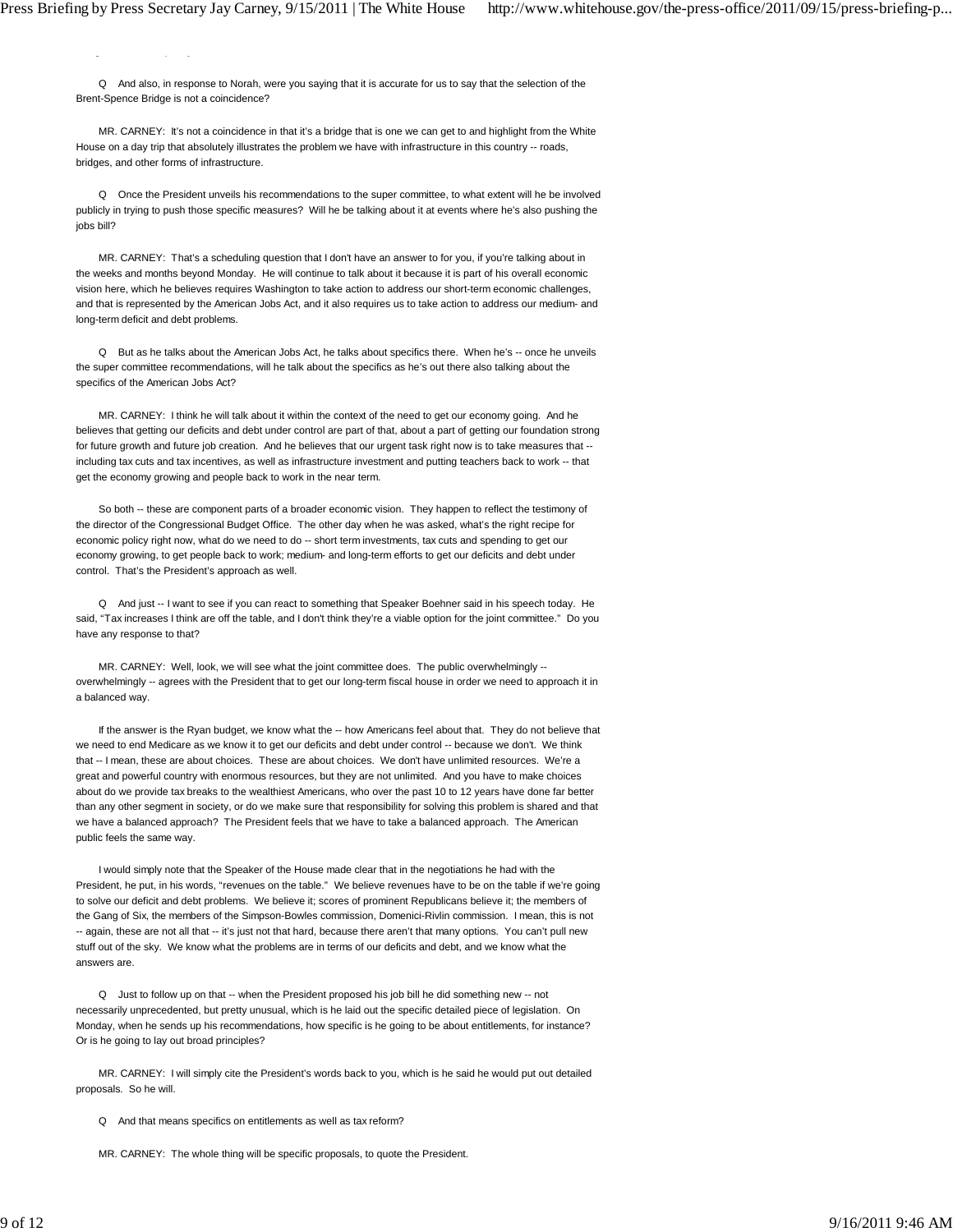David.

 Q In terms of the President going to Ohio again for his jobs bill, is it just also a coincidence that the first -- the four trips that he's making outside the city on behalf of the jobs bill happen to be the swing states that he won in 2008 but that George Bush had won in 2004? Or is that intentionally considered --

 MR. CARNEY: I can assure you -- first of all, this bridge spans Ohio and Kentucky, so if we were flying into Kentucky and driving to it from the other side, would that render your question moot? Because the bridge is where it is, okay? And it's -- although we certainly hope to win Kentucky in 2012, but we concede that it's a steep climb. (Laughter.)

The point is he's focused on the problem. And you know as well as I do that presidential travel is -- a lot of logistics involved in it, and we go places that are reasonably easy to reach, that can accept the presidential aircraft and all the things that come along with presidential travel. And we obviously are interested in focusing people's attention on the urgent need to take action to grow the economy and create jobs.

 $Q$  Can  $I -$ 

MR. CARNEY: Sure.

 Q Does the President favor cutting aid to the Palestinian state, especially if there is a declared Palestinian state?

MR. CARNEY: Again, that's a speculation about what may or may not happen, so I don't have a response.

Q Do you have a tally on how much aid this administration has given to the Palestinians?

MR. CARNEY: I'm sure somebody does. I don't have it on the top of my -- in my book here or tip of my tongue.

 Q And on the Iranian situation, can the U.S. forbid the Iranian President from coming to the U.S. if those two hostages are not released?

 MR. CARNEY: I haven't heard any discussion of that. We're obviously focused on the need to get those hikers released and home.

Q Any update on that?

MR. CARNEY: I don't have an update on that.

 Q A couple of quick things. Republicans on the Hill are very interested in regulations and reducing the regulatory burden. Obviously, the Speaker has talked about that. The President obviously has done his look-back. He's interested in putting a hold on the smog rule. What does the President believe is wrong-headed about the conservatives' concept of having Congress review the most expensive rules? Are they heading in the wrong direction?

MR. CARNEY: Well, I think the concept -- whoever -- putting aside who reviews them, because I'm not -- I don't know the answer to that specifically -- the concept of reviewing rules and deciding whether they're obsolete rules or ones that unnecessarily hamper business growth and job creation I think is one the President agrees with, as demonstrated by his own look-back.

 I would note that the cost of the regulations in the first two years of this administration are less than the cost of the regulations in the last two years of the Bush administration.

Secondly -- going back to the broader picture here -- the President shares that goal. As long as we ensure that we are not compromising the safety of the American people, or safety of our children, the air that we breathe, the water that we drink, we need to be wise and prudent about regulation.

 And as the Speaker has said about the President's jobs plan, we look forward to examining and considering the ideas that the Speaker puts forward, or that any other members of Congress put forward. I would simply say that it's important when we're looking at the task at hand, which is growing the economy and creating jobs, that the same standard be applied.

 We made clear that we felt the proposals we would put forward would be judged by independent analysts and economists to, if passed, have a quick, positive impact on the economy and job creation. Those same economists - the independent economists should be asked to judge others' proposals and to see what impact they may have on the near term. Because we have a near-term need. We're very interested, too, in taking measures that solidify the foundation of this country's economy for the years going out. And this President is committed to the measures that he has already put in place and will announce on Monday to building that foundation.

 But we also have a task now, which is to get this economy growing at a faster pace, get it producing jobs at a faster pace So we hope that whatever proposals or ideas that others have are looked at through that lens because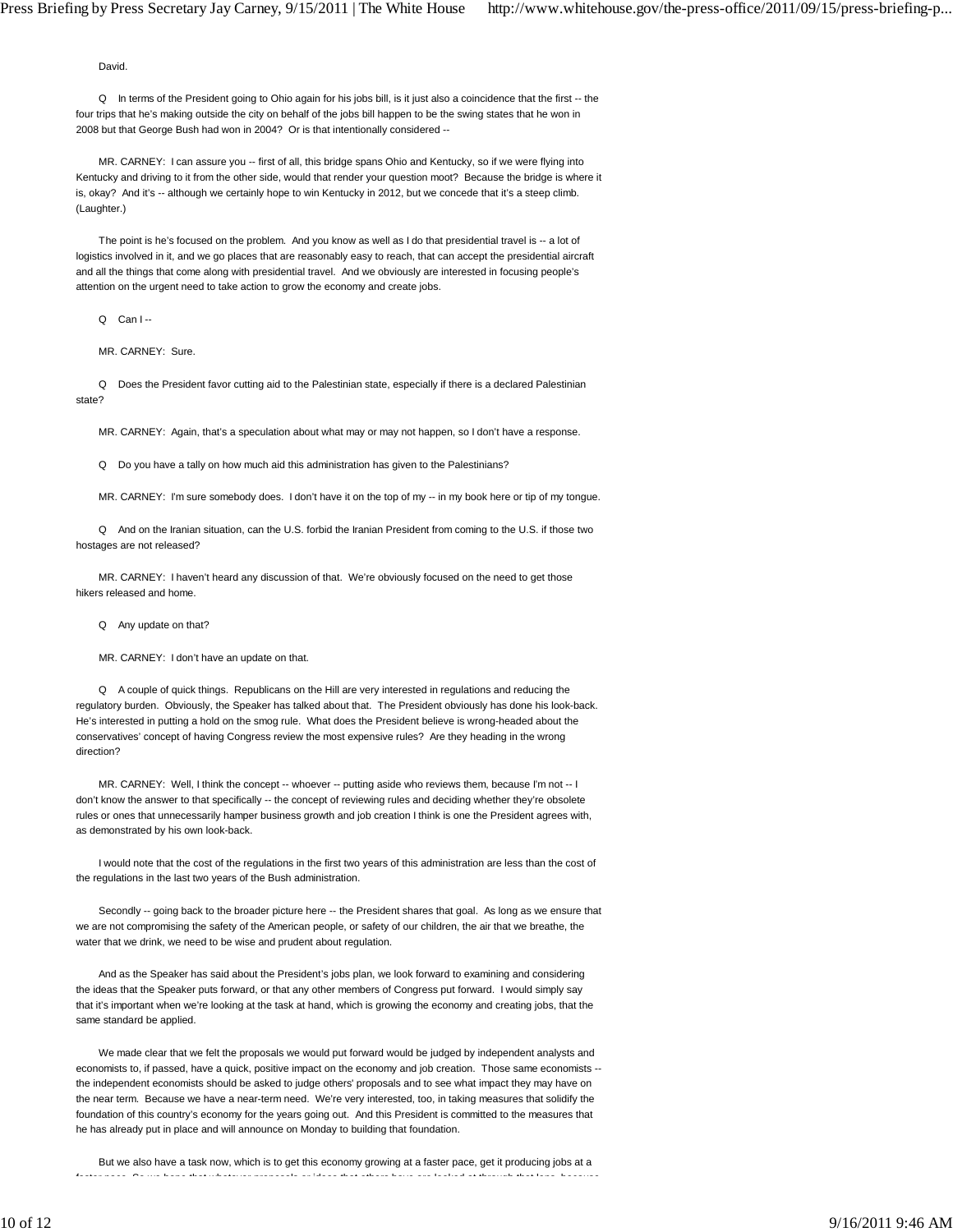raster pace. So we nope that whatever proposals or ideas that others have are looked at through that lens, because that's what the American people are asking us to do -- justifiably. They are not -- they are interested in, of course, measures that will help us in the long term, and we are very interested in -- the President is very interested in that. But he also has made clear that we have a short-term need that we need to address.

 Q I have a quick clarification. On Social Security, if the President, on Monday, is not going to speak to that directly, that shouldn't be interpreted that he won't weigh in later on, as the super committee gets further ahead in its work, right?

 MR. CARNEY: Speaking to Social Security? Well, that's making an assumption that the super committee will address Social Security. I mean, we will obviously have something to say about whatever approach the super committee takes and product that it puts forward. And the President will, I'm sure, speak to that, as will others.

Q So are you suggesting that you're anticipating the super committee won't go near Social Security?

 MR. CARNEY: No. I'm not presupposing anything about what the super committee will do. I'm simply saying that you're assuming that it will, and if they -- whatever product they come up with, we will be, I'm sure, engaged and commenting on.

 Q Okay. So, on Monday, the President will obviously put forward his ideas, but in what format? A speech here?

MR. CARNEY: We'll have an announcement on that, I'm sure, before the end of the week.

Christi.

 Q Jay, it's been more than two years now since the President gave his speech in Cairo, and I wonder how you analyze the change, if there is a change, in the U.S. relationship with Muslims around the world. Is it better? Is it worse? Can you tell?

MR. CARNEY: I wouldn't want to claim myself as an expert on this. What I know -- because I know there's polling data and other things by which you can judge this -- what I do know is that, broadly speaking, around the globe, this President, when he took office, engaged in a process by which he sought to -- and we believe has succeeded in -- strengthening America's position around the world by improving its relations around the world. And that's not specific to one region, necessarily, or one people, but globally. And it includes our allies, as well as others around the world.

 We think that our ability to affect change in a positive way, globally, is enhanced when we have strengthened our ties with our allies, strengthened our ties around the globe, and increased our influence.

Q And you're saying -- wait a minute, so wait, was that yes? (Laughter.)

MR. CARNEY: Again, I don't have a measure for it. We believe that to be the case.

Q That relations with U.S. allies is stronger?

 MR. CARNEY: We believe that the approach the President has taken has strengthened our position, has enhanced our stature, and increased our ability to act collectively, around the world, in ways that protect and enhance U.S. interests.

Q Okay. And, so, specifically to -- since the President did -- I mean, there was a big spotlight on this speech and the intent of it was clear -- it was mostly directed to Muslims around the world, as he said. What do you think is the likely effect of casting a veto at the national -- at the Security Council?

 MR. CARNEY: We have made clear our position on that. And we have taken the position we've taken because we do not believe it is ultimately in the interest of Middle East peace -- of the process. It doesn't bring the two sides closer together. It doesn't bring the -- it would not bring the Palestinians any closer to statehood. And we believe it would be counterproductive to that goal. So our approach is one that we think is in the interests of helping the Palestinians reach their ultimate goal, and the only way they're going to reach that goal is through direct negotiations with the Israelis.

 Q Just a quick question about Solyndra. Has the President been briefed about what has developed on that? Just has he been briefed at all about the questions being raised, or just what his administration --

 MR. CARNEY: I think he's probably read some news accounts of it. I'm not aware that he's been briefed. I mean, what happened here is an investment did not pan out. There are a variety of reasons for that that have to do with the international marketplace and the price -- the cost of solar panels, and the Chinese pricing of their competitive products.

And beyond that, it's a story that has to do with an inquiry by the Hill. So there's not a lot to brief him on.

Yes, I'll take one more. And then, Chris, I'll take you, too.